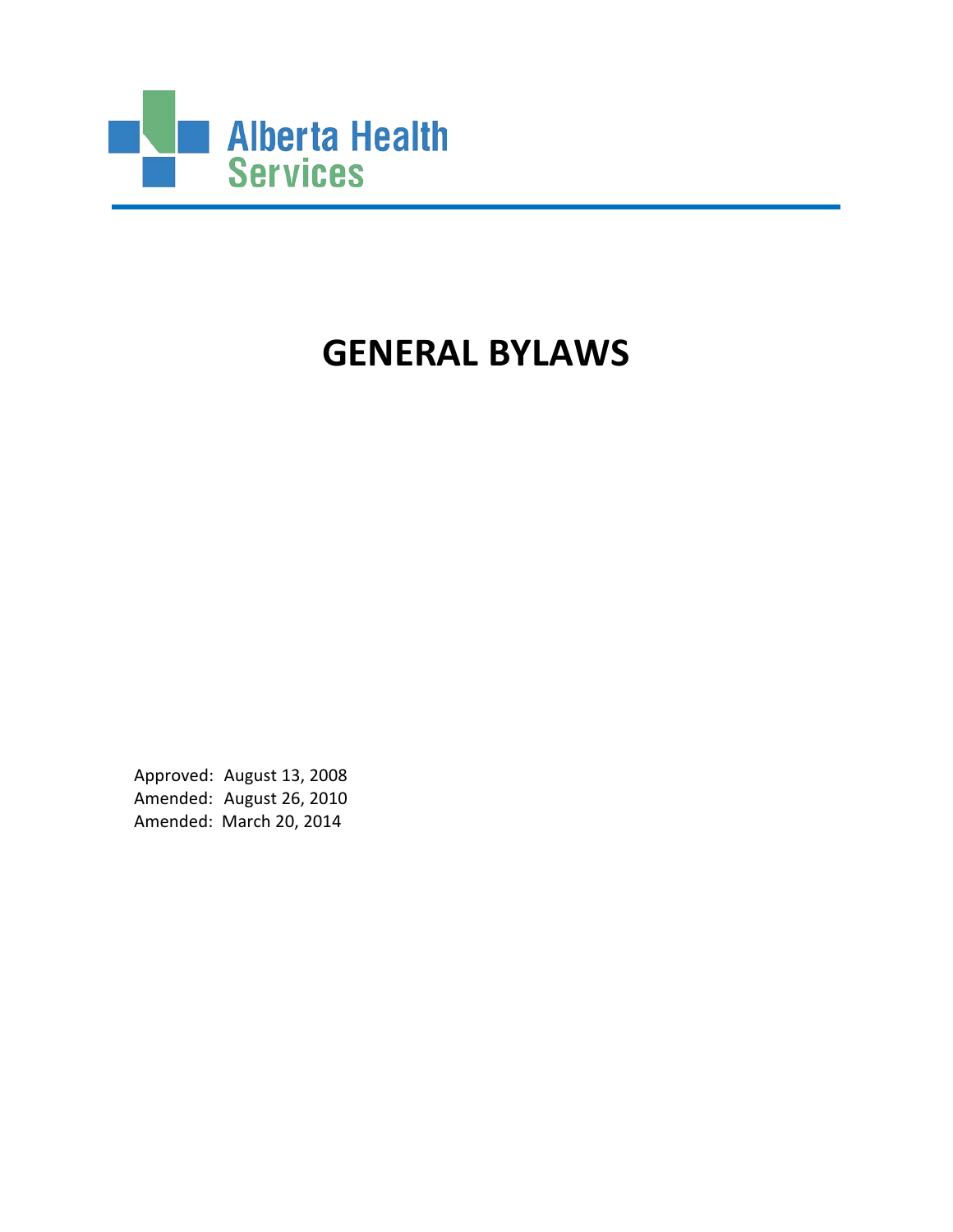#### **TABLE OF CONTENTS**

| 1.1  |  |  |  |
|------|--|--|--|
|      |  |  |  |
| 2.1  |  |  |  |
|      |  |  |  |
| 3.1  |  |  |  |
| 3.2  |  |  |  |
| 3.3  |  |  |  |
|      |  |  |  |
| 4.1  |  |  |  |
| 4.2  |  |  |  |
| 4.3  |  |  |  |
| 4.4  |  |  |  |
|      |  |  |  |
| 5.1  |  |  |  |
| 5.2  |  |  |  |
| 5.3  |  |  |  |
|      |  |  |  |
| 7.1  |  |  |  |
| 7.2  |  |  |  |
|      |  |  |  |
| 8.1  |  |  |  |
| 8.2  |  |  |  |
| 8.3  |  |  |  |
| 8.4  |  |  |  |
| 8.5  |  |  |  |
| 8.6  |  |  |  |
|      |  |  |  |
| 9.1  |  |  |  |
| 9.2  |  |  |  |
|      |  |  |  |
| 10.1 |  |  |  |
| 10.2 |  |  |  |
| 10.3 |  |  |  |
|      |  |  |  |
| 11.1 |  |  |  |
| 11.2 |  |  |  |
| 11.3 |  |  |  |
| 11.4 |  |  |  |
|      |  |  |  |
| 12.1 |  |  |  |
| 12.2 |  |  |  |
| 12.3 |  |  |  |
|      |  |  |  |

**Contract Contract**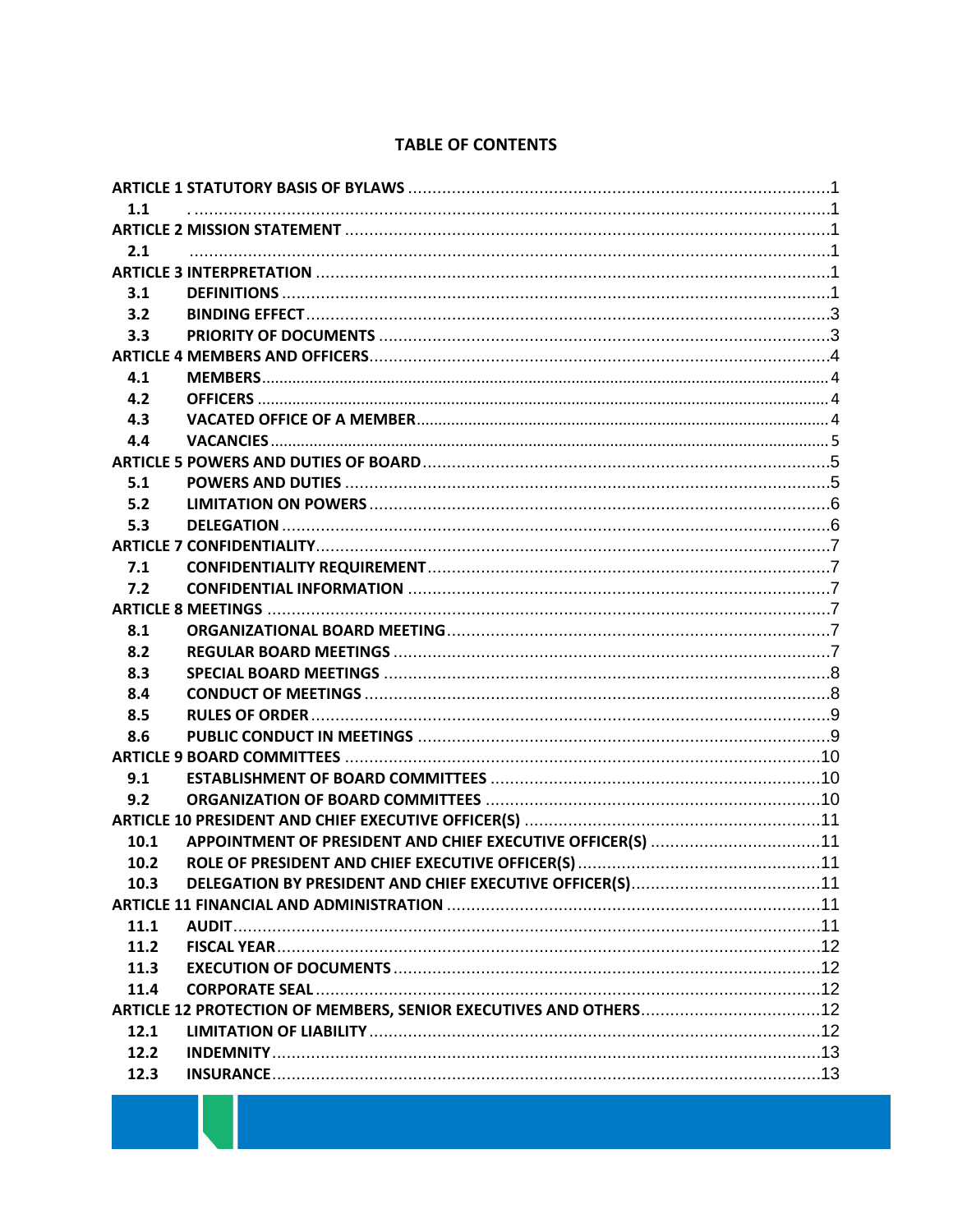| 12.5 |  |
|------|--|
|      |  |
|      |  |
|      |  |
|      |  |
|      |  |
|      |  |
| 14.2 |  |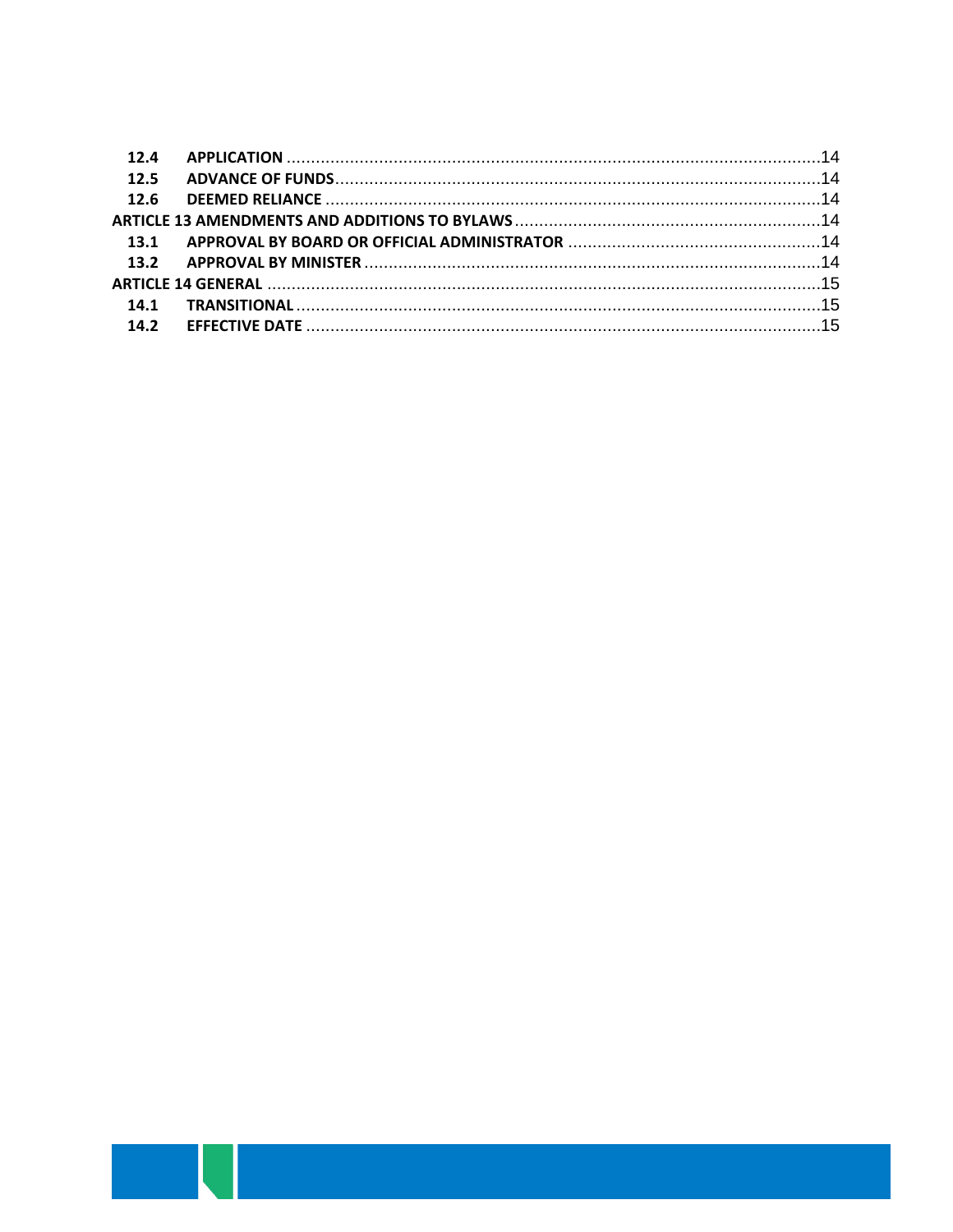#### **GENERAL BYLAWS**

A Bylaw relating generally to the business and affairs of Alberta Health Services

# **ARTICLE 1 STATUTORY BASIS OF BYLAWS**

<span id="page-3-1"></span><span id="page-3-0"></span>**1.1** This Bylaw, governing the organization, management, and operation of Alberta Health Services, is made pursuant to the applicable provisions of the Enactments, including section 2(1) of the *Regional Health Authorities Regulation* (AR15/95).

# **ARTICLE 2 MISSION STATEMENT**

<span id="page-3-4"></span><span id="page-3-3"></span><span id="page-3-2"></span>**2.1** To provide a patient-focused, quality health system that is accessible and sustainable for all Albertans.

# **ARTICLE 3 INTERPRETATION**

#### <span id="page-3-5"></span>**3.1 DEFINITIONS**

- (a) **"Agent"** means a person other than an AHS Employee, Senior Executive, Member, or Official Administrator, who is authorized to bind or purports to bind AHS, or who, directly or indirectly, controls AHS funds.
- (b) **"Alberta Health Services"** or **"AHS"** means a regional health authority for Alberta established pursuant to the *Regional Health Authorities Act,* R.S.A. 2000, c.R-10.
- (c) **"Alberta Health Services Board"** or **"Board"** means the AHS governance board appointed by the Minister in accordance with the *Regional Health Authorities Act,* R.S.A. 2000, c.R-10.
- (d) **"Chair"** means the individual appointed by the Minister in accordance with the *Regional Health Authority Membership Regulation*, AR 164/2004, as the chair of the Board.
- (e) **"Conflict of Interest Bylaw"** means the bylaw which governs the conflict of interest in respect of Employees, Senior Executive, Agents, Members, and Official Administrator which is made pursuant to the *Regional Health Authorities Act,* R.S.A. 2000, c.R-10.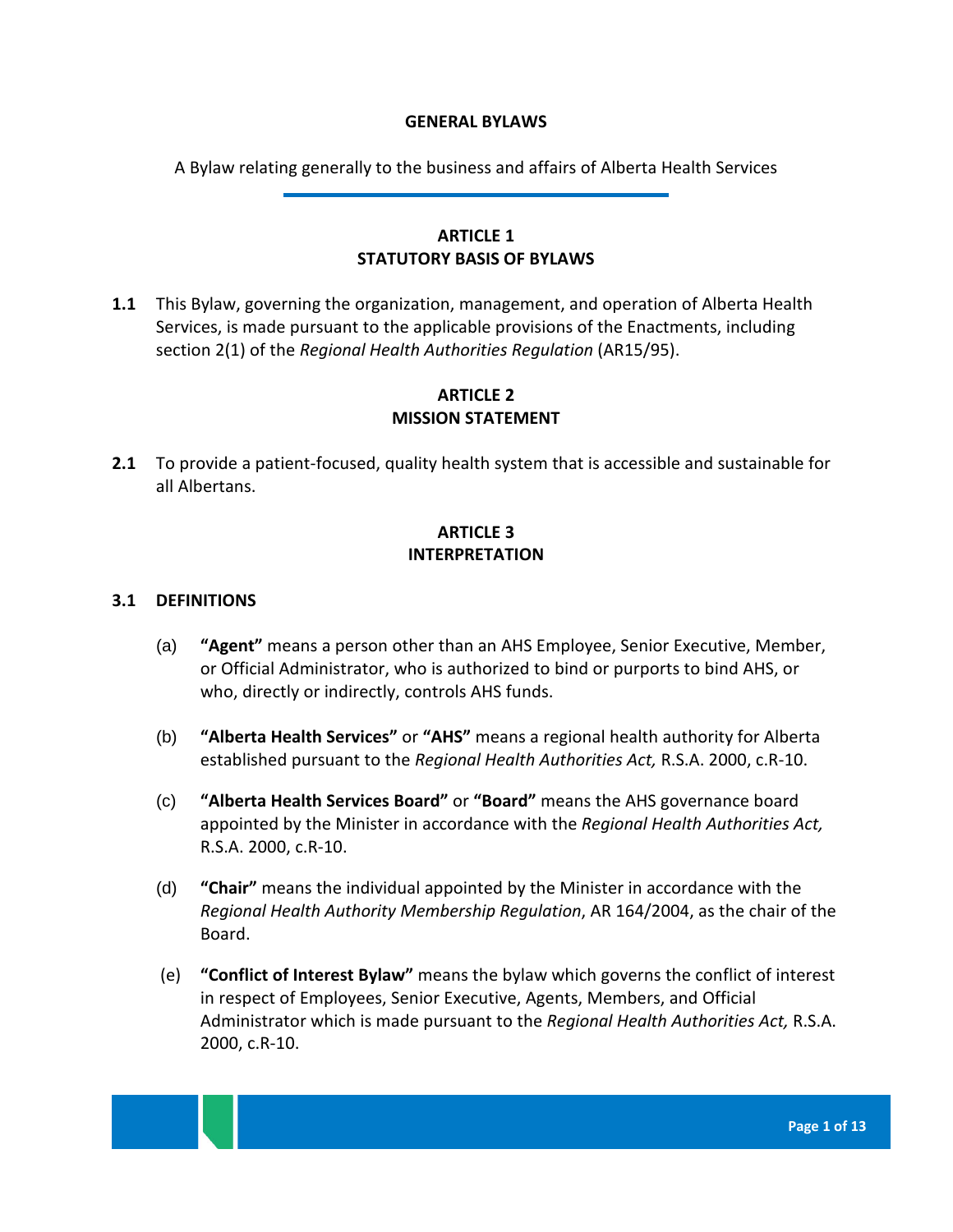- (f) **"Corporate Secretary"** means the individual employed by AHS to assist in ensuring that the business of the Board meets with legislative and legal requirements, and who shall keep or cause to be kept the minutes of all meetings of the Board and its committees, and who is custodian of all records and reports of the Board and its committees.
- (g) **"Employee"** means an individual in the service of AHS, who is under a contract of hire or employment, express or implied, oral or written, where AHS, as employer, has the power or right to control and direct the Employee in the material details of how the work is to be performed.
- (h) **"Enactments"** means the Alberta statutes and regulations that govern AHS operations, including, but not limited to, the *Health Information Act*, R.S.A. 2000, c.H-5, the *Hospitals Act*, R.S.A. 2000, c.H-12, the *Mental Health Act*, R.S.A. 2000, c.M-13, the *Public Health Act*, R.S.A. 2000, c.P-37, the *Regional Health Authorities Act,* R.S.A. 2000, c.R-10, the *Emergency Medical Aid Act*, R.S.A. 2000, c.E-7, and all regulations thereunder, as each may be amended from time to time. For the purposes of these Bylaws, "Enactments" also includes Orders.
- (i) **"***Ex Officio***"** means by virtue or because of an office.
- (j) **"Lieutenant Governor in Council"** means the Lieutenant Governor of the Crown in the Right of Alberta.
- (k) **"Mandate and Roles Document"** means the Mandate and Roles Document required under the *Alberta Public Agencies Governance Act*, R.S.A. 2009, c. A-31.5.
- (l) **"Member"** means an individual appointed to the Board by the Minister in accordance with the *Regional Health Authorities Act,* R.S.A. 2000, c.R-10, including the Chair.
- (m) **"Minister"** means the member of the Legislative Assembly of Alberta appointed by the Premier to oversee the operation of the Ministry of Health.
- (n) **"Official Administrator"** means an individual appointed by the Minister pursuant to section 11 of the *Regional Health Authorities Act,* R.S.A.2000, c.R-10.
- (o) **"Orders"** means MO# 93/2008, MO# 17/2009, MO# 18/2009, MO# 19/2009, and such other supplementary or other relevant orders as may from time to time be made by the Minister or the Lieutenant Governor in Council.
- (p) **"President and Chief Executive Officer(s)"** means the person or persons appointed to the most senior executive office(s) of AHS by the Board or the Official Administrator under whatever title or titles the Board or the Official Administrator determines to give such individual(s) as described in Article 10 and this person or persons is/are the most senior administrator(s) within the AHS organizational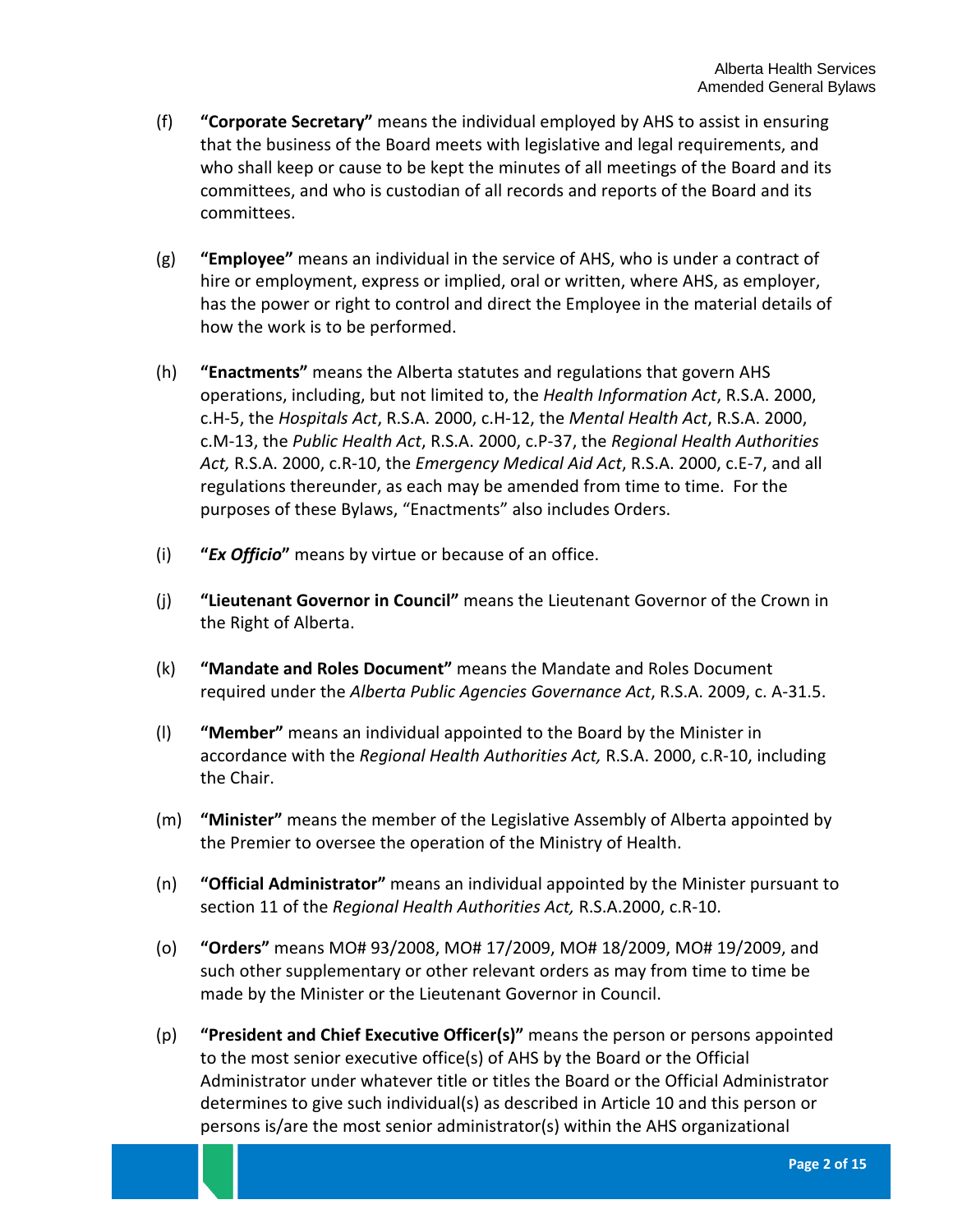structure responsible for leadership and management including the day-to-day operations and who are accountable to the Board or the Official Administrator, as the case may be.

- (q) **"Senior Executive"** includes the President and Chief Executive Officer(s), any individuals reporting directly to the President and Chief Executive Officer(s), the Board or the Official Administrator, and any other person so designated by one or more of the President and Chief Executive Officer(s) or the Board.
- (r) **"Vice Chair"** means the individual appointed by the Members in accordance with the *Regional Health Authority Membership Regulation*, AR 164/2004, to serve as the vice chair of the Board.

## <span id="page-5-0"></span>**3.2 BINDING EFFECT**

These Bylaws bind the Board and all present and future Members to the same extent as if each had signed, sealed, and delivered to each of the others a promise to comply with and be bound by these Bylaws and all acts, decisions, proceedings, and things done and taken under these Bylaws.

## <span id="page-5-2"></span><span id="page-5-1"></span>**3.3 PRIORITY OF DOCUMENTS**

- (a) These Bylaws are subordinate to the Enactments and are not intended to conflict with the Enactments.
- (b) In the case of potential conflict referenced in Article [3.3](#page-5-1) [\(a\),](#page-5-2) these Bylaws are to be interpreted to the extent reasonably practical so as to eliminate the conflict.
- (c) If it is not possible to interpret these Bylaws to eliminate a conflict referenced in Article [3.3](#page-5-1) [\(a\),](#page-5-2) the conflicting provision of these Bylaws shall be considered as severable from these Bylaws and of no force and effect. The balance of the Bylaws shall remain in force and be binding as if the conflicting provision had not been included.
- (d) These Bylaws shall take precedence over any policies, directives, and terms of reference adopted by the Board.
- (e) These Bylaws take precedence over any existing policies, procedures, practices, directives, or similar instruments of AHS where, and to the extent that, such instruments are in conflict with these Bylaws.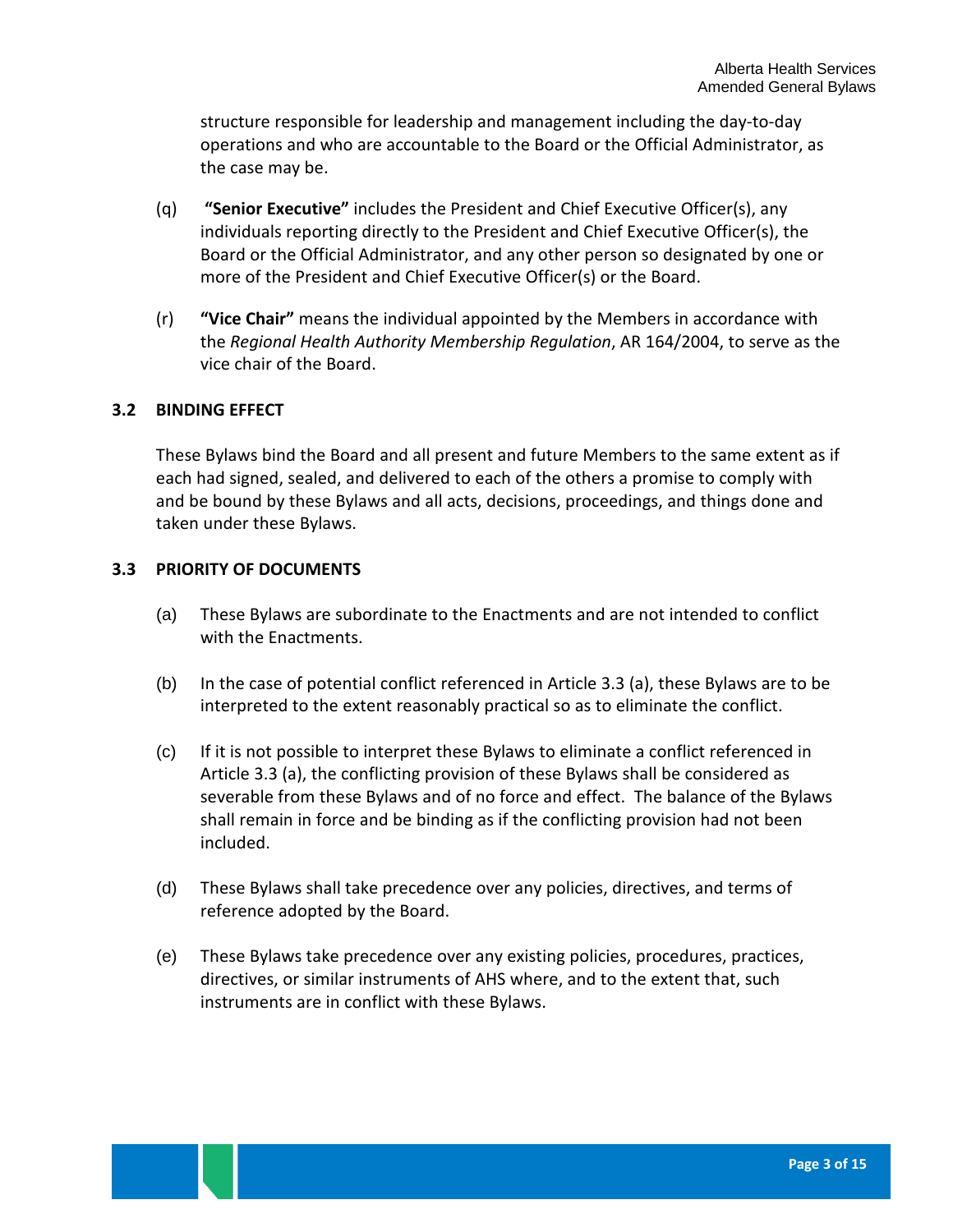## **ARTICLE 4 MEMBERS AND OFFICERS**

#### <span id="page-6-1"></span><span id="page-6-0"></span>**4.1 MEMBERS**

- (a) Members shall be appointed in accordance with the applicable provisions of the Enactments; and
- (b) Members shall serve with such remuneration and expense reimbursement as determined from time to time by the Minister or Lieutenant Governor in Council, as applicable.

#### <span id="page-6-2"></span>**4.2 OFFICERS**

- (a) The Board Officers shall be the Chair, the Vice Chair and any other Officer designated by the Members.
- (b) The Chair shall be appointed in accordance with the applicable provisions of the Enactments.
- (c) The Chair shall call and conduct regular, organizational, and special meetings of the Board. The Chair shall determine the agenda with input from the Members, Board committees and councils, the President and Chief Executive Officer(s), and other sources as the Chair may consider appropriate.
- (d) The Members shall elect a Vice Chair from amongst their number in accordance with these Bylaws. In the absence or inability of the Chair, the Vice Chair (or, in the absence of the Vice Chair, another Member) shall perform all of the functions of the Chair.

#### <span id="page-6-3"></span>**4.3 VACATED OFFICE OF A MEMBER**

- (a) The Board may, by resolution, recommend to the Minister or Lieutenant Governor in Council, as applicable, that the office of a Member be vacated if the Member:
	- (i) by notice, in writing, resigns;
	- (ii) fails to attend two-thirds (2/3) of the Board meetings or two-thirds (2/3) of the regularly scheduled Board committee meetings in any twelve (12) month period, unless the Member has been excused from attendance by the Chair;
	- (iii) fails to comply with the Conflict of Interest Bylaw;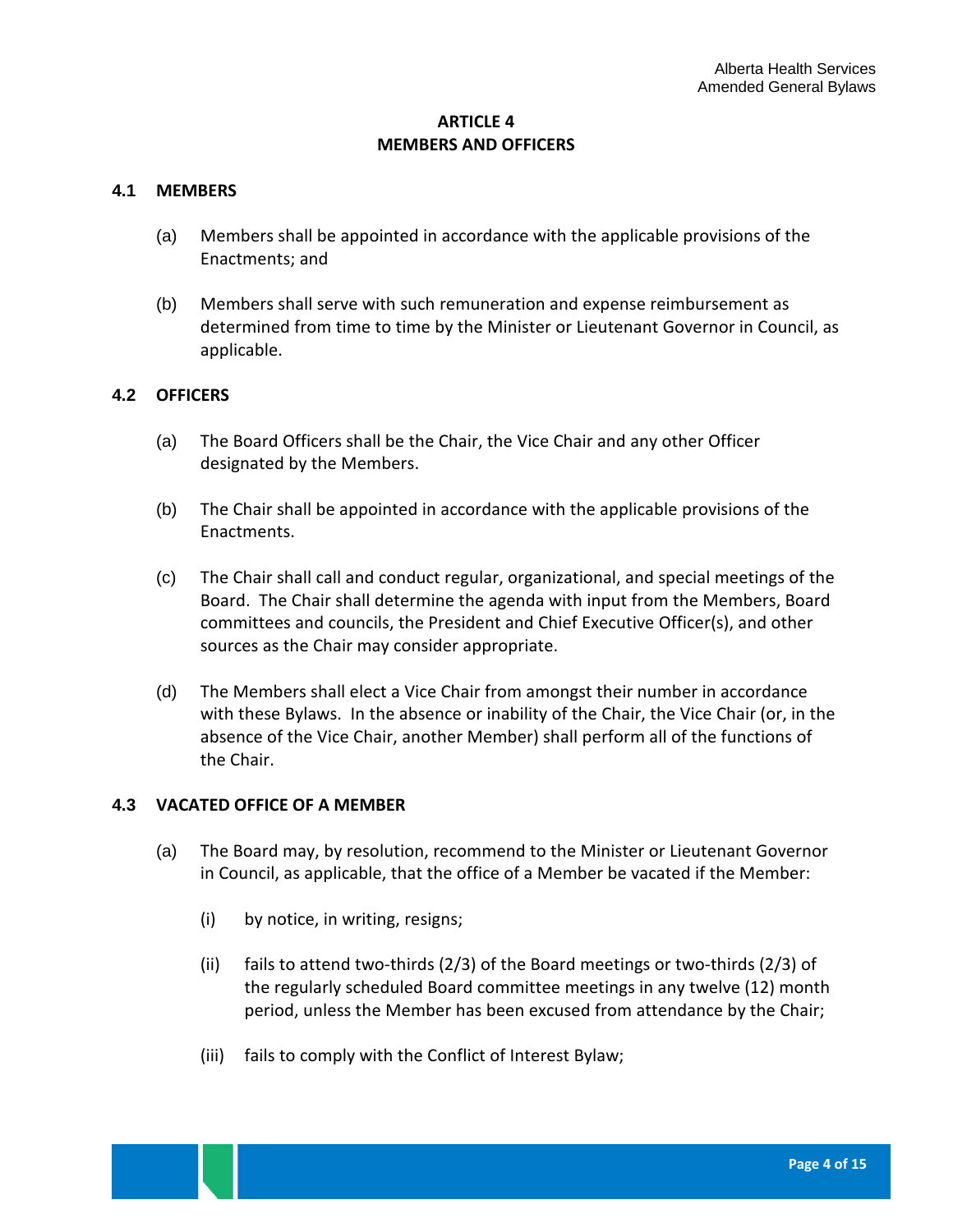- (iv) discloses information that might impair the ability of AHS to carry out its responsibilities, or information relating to the personal interest, reputation, or privacy of any individual;
- (v) fails to meet the requirements set out in the Enactments, including the eligibility criteria set out therein;
- (vi) is convicted of an indictable offence for which no absolute discharge or pardon has been granted;
- (vii) becomes mentally incompetent to make Board related decisions; or
- (viii) dies.
- (b) On the removal of a Member, the Minister or Lieutenant Governor in Council, as applicable, may appoint a person to fill the vacancy in accordance with the Enactments.

## <span id="page-7-0"></span>**4.4 VACANCIES**

<span id="page-7-1"></span>The Board may continue to act notwithstanding one or more vacancies of its Members.

# **ARTICLE 5 POWERS AND DUTIES OF BOARD**

#### <span id="page-7-2"></span>**5.1 POWERS AND DUTIES**

Subject to the Enactments or other relevant law, and these Bylaws, the Members shall govern the business and operations of AHS, and may on behalf of AHS, do or cause to be done all such acts and things as are within the Board's capacity and powers. In order to further its statutory responsibilities and its mission statement, the Board shall, from time to time, approve principle statements and, if applicable, Board policies and procedures, and communicate those policies and procedures. Without limiting the foregoing, the Board may decide to:

- (a) elect a Vice Chair;
- (b) establish, continue or dissolve its committees and councils;
- (c) review, ratify, or amend the terms of reference for its committees and councils;
- (d) appoint committee and council chairs and members;
- (e) make such other appointments as are necessary;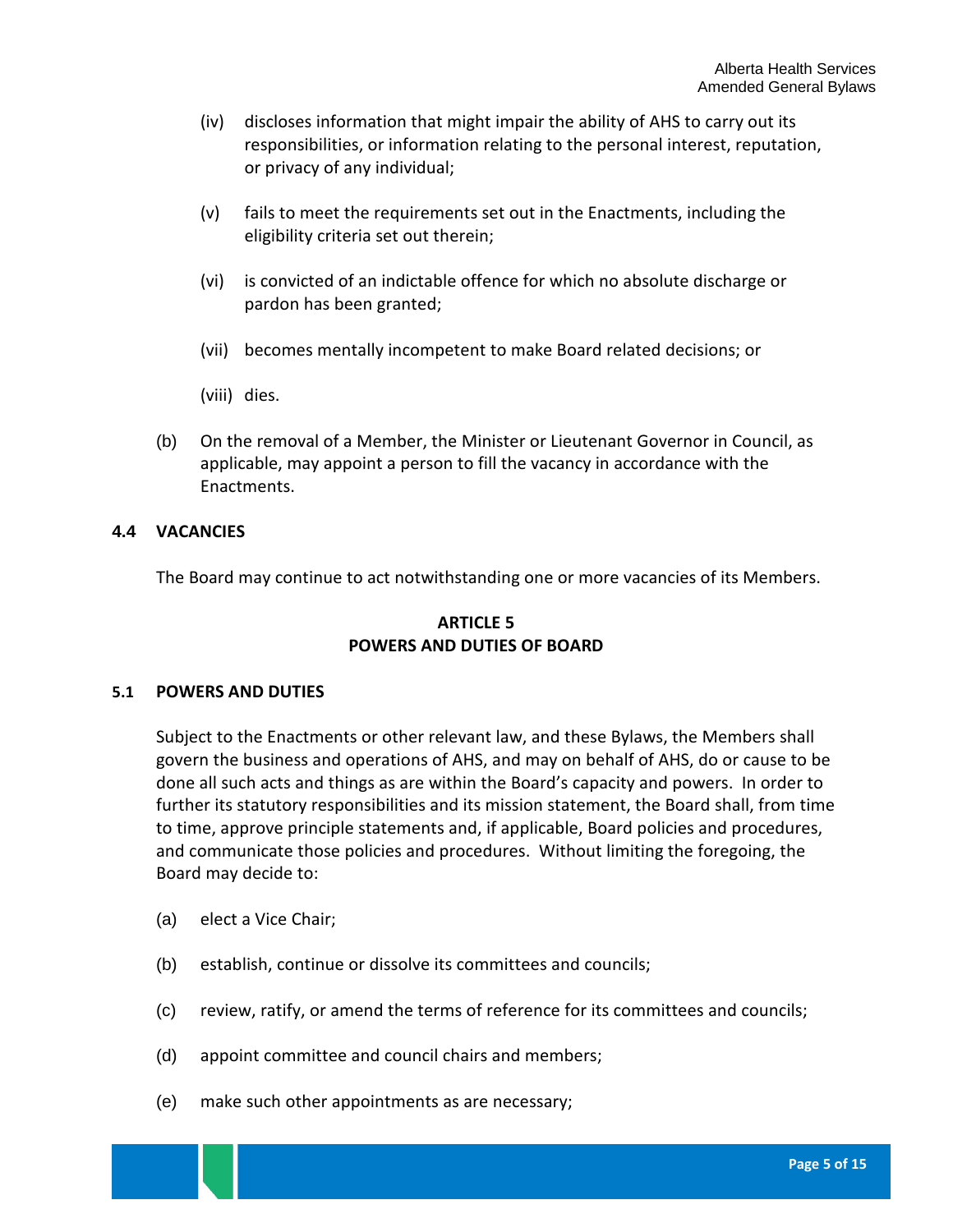- (f) appoint an auditor unless the Minister or Lieutenant Governor in Council has done so; and
- (g) conduct such other business as deemed necessary by a majority of Members present.

### <span id="page-8-0"></span>**5.2 LIMITATION ON POWERS**

Notwithstanding anything else contained in these Bylaws, the capacity and powers of the Board is subject, as of the effective date of these Bylaws, to the restrictions and requirements contained in the Enactments, which shall be observed by the Board.

#### <span id="page-8-1"></span>**5.3 DELEGATION**

Unless the power to delegate is limited by the Enactments or any other relevant law, the Board may delegate any power or duty conferred or imposed on it under the Enactments or any other relevant law, to a committee, to a council, to a Senior Executive, to an Employee, or to an Agent. Such delegation shall be by resolution of the Board, or by other written directive issued by the Board. Unless otherwise stated in the delegation, the Board reserves the right to revoke such delegation.

## **ARTICLE 6 POWERS AND DUTIES OF OFFICIAL ADMINISTRATOR**

## **6.1 POWERS AND DUTIES**

Pursuant to section 11 of the *Regional Health Authorities Act*, the Official Administrator shall have all the power and authority of the Board, and shall perform all the duties of the Board. Without limiting the generality of the foregoing, the Official Administrator may:

- (a) establish, continue or dissolve advisory committees;
- (b) appoint advisory committee members and chairs, who shall serve an advisory role to the Official Administrator, but who do not have decision making authority;
- (c) approve or amend the terms of reference for each of its advisory committees, that will address, among other things, the advisory purpose, duties, organization and membership for each committee; and
- (d) conduct such other business as deemed necessary by the Official Administrator.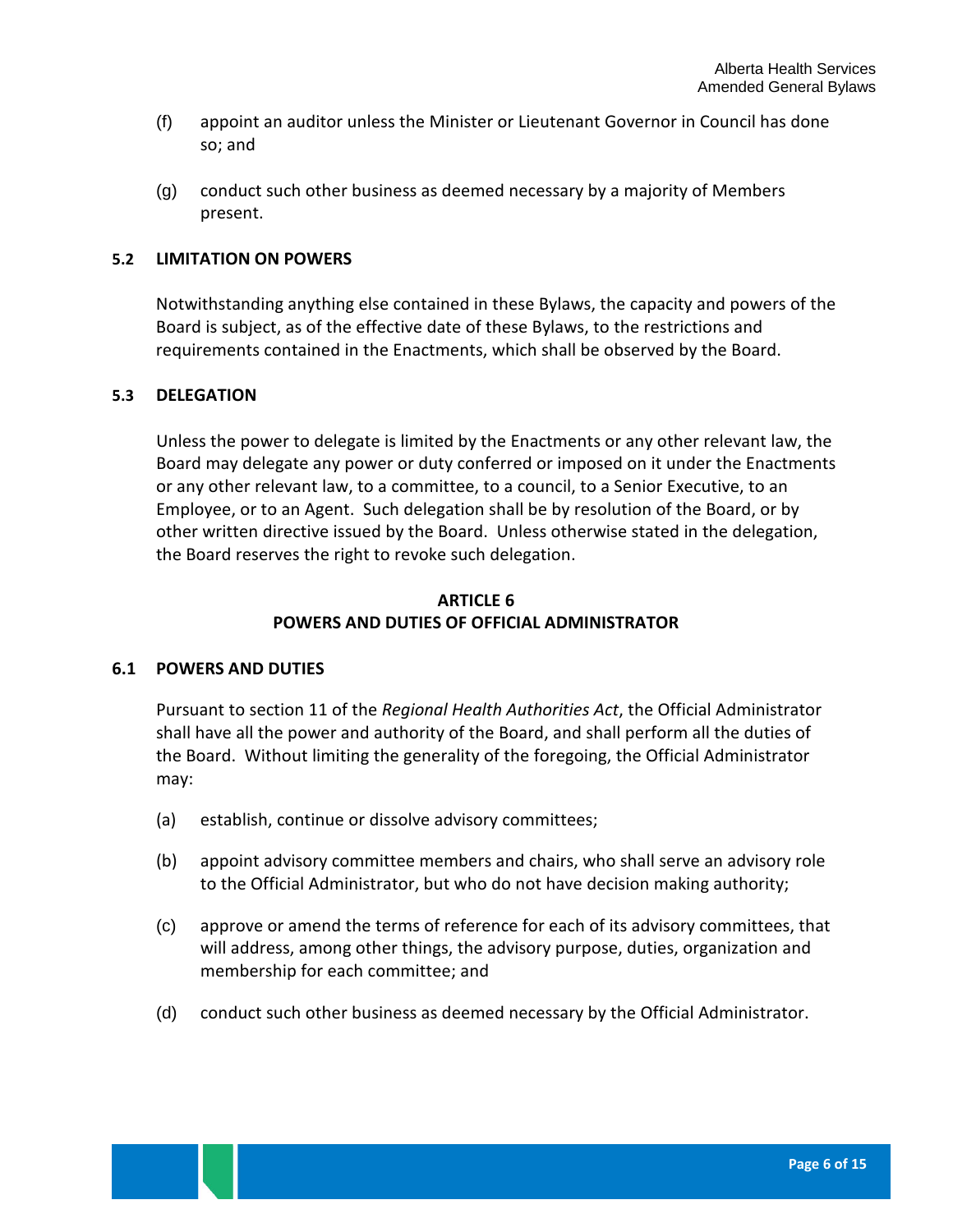## **6.2 LIMITATION ON POWERS**

Notwithstanding anything else contained in these Bylaws, the capacity and powers of the Official Administrator is subject to the restrictions and requirements contained in the Enactments, which shall be observed by the Official Administrator.

## **ARTICLE 7 CONFIDENTIALITY**

#### <span id="page-9-1"></span><span id="page-9-0"></span>**7.1 CONFIDENTIALITY REQUIREMENT**

Each Member, Official Administrator, Senior Executive, Employee or Agent shall respect the confidentiality of all confidential information and written material brought before AHS, the Board or its committees or councils, including all matters dealing with patients.

## <span id="page-9-2"></span>**7.2 CONFIDENTIAL INFORMATION**

All information and written material brought before a private session of the Board or Board committee or council, or which is otherwise designated as confidential by AHS, the Board, or Board committee or council shall be deemed private and confidential and shall not be disclosed unless as authorized in accordance with AHS' policies in respect of disclosure of confidential information.

#### **ARTICLE 8 MEETINGS**

#### <span id="page-9-4"></span><span id="page-9-3"></span>**8.1 ORGANIZATIONAL BOARD MEETING**

The Board shall hold an organizational meeting at such time as may be required by the Enactments.

#### <span id="page-9-5"></span>**8.2 REGULAR BOARD MEETINGS**

- (a) The Board shall hold regular public meetings at the time and place decided by the Chair.
- (b) The Corporate Secretary shall deliver a written notice of every regular Board meeting, together with an agenda setting out the business to be conducted at that meeting to the last known address of each Member at least three (3) days before the date of the meeting. The requirement of written notice may be waived by resolution of a majority of the Members.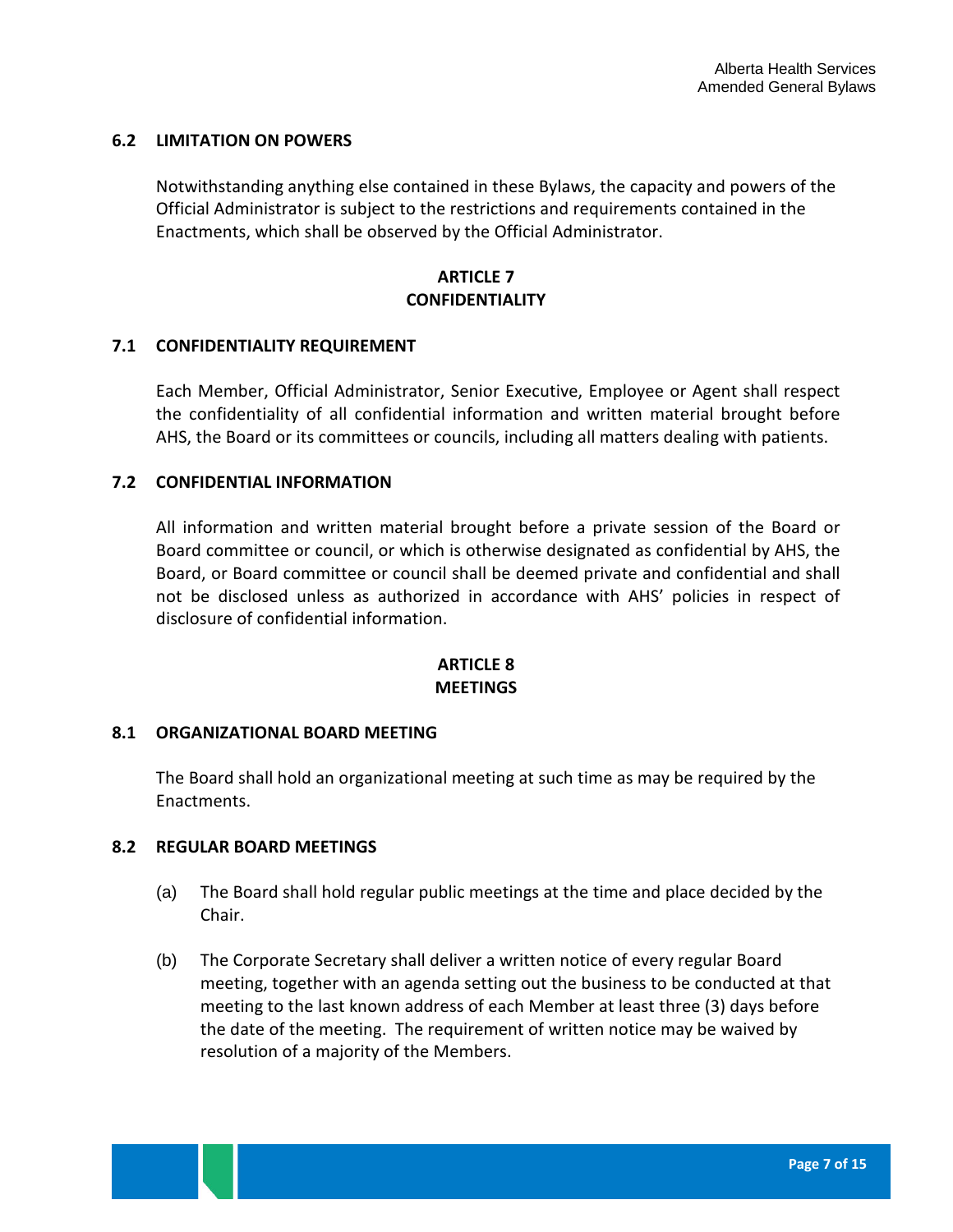- (c) The Corporate Secretary or another individual directed to do so by the President and Chief Executive Officer(s), shall provide public notice of the place and time of regular Board meetings.
- (d) No item of business shall be dealt with at any regular Board meeting unless the item and supporting materials were included on the agenda delivered prior to that meeting or unless two-thirds (2/3) of those Members present approve dealing with that item.

## <span id="page-10-0"></span>**8.3 SPECIAL BOARD MEETINGS**

- (a) Special meetings of the Board may be called by the Chair.
- (b) A special meeting shall be called within ten (10) days, if the Chair receives a written request for a special meeting signed by a majority of the Members.
- (c) The Corporate Secretary shall deliver written notice of a special Board meeting, with an agenda that sets out the business to be conducted at that meeting, to the last known address of each Member at least twenty-four (24) hours before the meeting. Such notice for a special meeting may be waived by resolution of a majority of the Members or by the Chair.
- (d) The Corporate Secretary or another individual directed to do so by the President and Chief Executive Officer(s), shall provide public notice of the place and time of special meetings when possible within the time available, except where the Chair or the Members who requested such meeting are of the opinion that, based on the considerations set out in the Enactments, that is advisable to hold a closed meeting.
- (e) Additional business items may not be added to the agenda of a special meeting.

## <span id="page-10-1"></span>**8.4 CONDUCT OF MEETINGS**

- (a) When a majority of the Members present is of the opinion that it is in the public interest to hold a discussion of the whole or part of the Board on any subject in private as provided for in the Enactments, the Board may, by resolution, exclude any person or persons from the discussion, but it has no power during such a discussion to pass any resolution except a resolution to revert back to an open meeting.
- (b) The Board may delegate authority to any of its committees which would enable that committee to:
	- (i) approve matters which are administrative and non-substantive in nature such as those customarily made to confirm the accuracy and completeness of the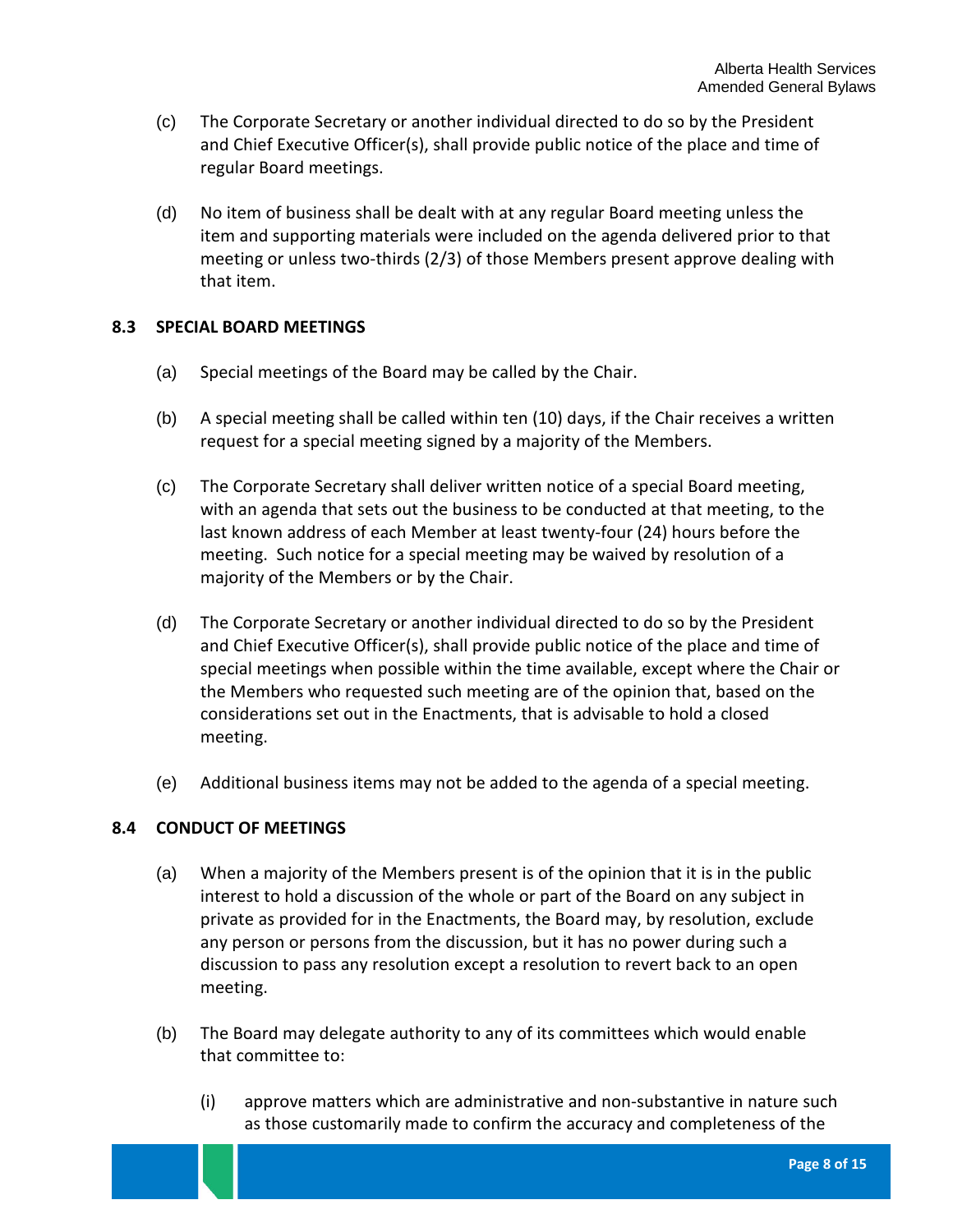committees' own minutes, to conduct all or a portion of the committee meeting *in camera*, and to approve the committee's meeting agenda and changes to the agenda; and

- (ii) recommend a particular course of action to another committee or to the Board, for that committee's or the Board's further consideration or approval.
- (c) A majority of the Members shall constitute a quorum at any meeting of the Board. Members may participate by teleconference, videoconference, or other similar methods that permit them to hear and participate in the meeting.
- (d) All Members, except the Chair, shall vote for, vote against, or abstain on all issues duly brought by motion, except wherein an individual has declared a conflict of interest. The Chair shall vote only when that vote would break a tie. Unless otherwise provided for in these Bylaws, a motion shall be adopted when the votes in favour exceed the votes opposed.
- (e) At the commencement of any business meeting of the Board or its committees or councils, each Member shall be required to declare a conflict of interest where one is believed to exist. The circumstances shall be disclosed to the Members, and where it is found that a conflict exists, the affected Member shall not participate in any discussion, decision-making, or voting, and shall be excused from the meeting until the discussion, decision-making, and voting, if any, on the matter are concluded.
- (f) If a Member is temporarily absent from a meeting when a matter is introduced in which he or she has or may have a conflict of interest, the Member shall, immediately on return to the meeting, or as soon thereafter as the Member becomes aware that the matter has been considered, disclose the general nature of his or her interest in the matter.
- (g) The Member's disclosure and abstention shall be recorded in the minutes of the meeting.

## <span id="page-11-0"></span>**8.5 RULES OF ORDER**

The Board shall conduct its meetings in accordance with Roberts Rules of Order, as may be modified by the Chair, or such other rules as it may, from time to time, adopt.

#### <span id="page-11-1"></span>**8.6 PUBLIC CONDUCT IN MEETINGS**

(a) Only a Member, the President and Chief Executive Officer(s), the General Counsel, the Corporate Secretary or other persons specifically authorized by the Chair, shall be allowed to address the Board during public meetings of the Board.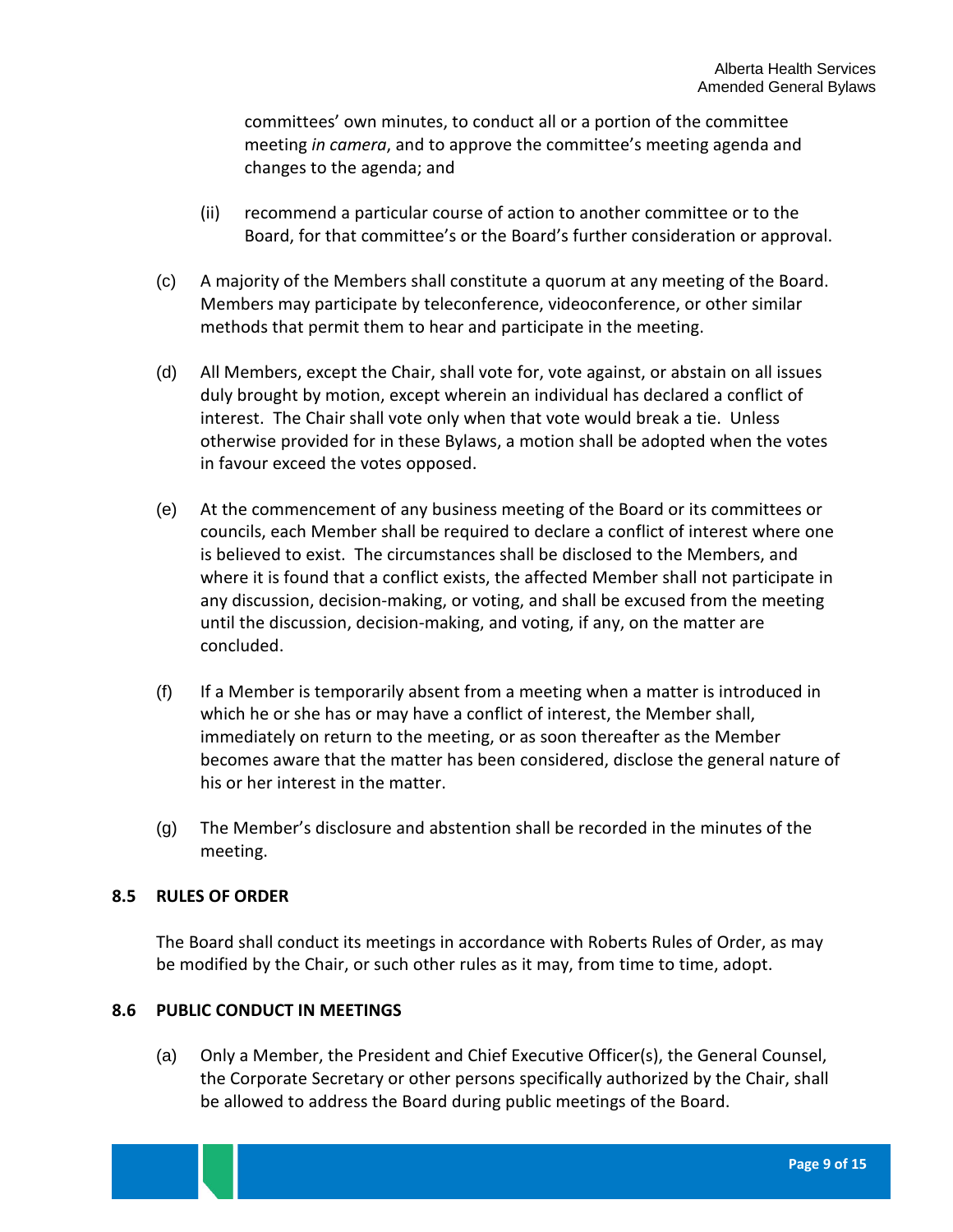- (b) No signs, placards or displays are allowed in the meeting room, unless previously approved by the Chair.
- (c) Any member of the public who attempts to disrupt the proceedings will be asked to leave and may be removed.

## **ARTICLE 9 BOARD COMMITTEES**

## <span id="page-12-1"></span><span id="page-12-0"></span>**9.1 ESTABLISHMENT OF BOARD COMMITTEES**

The Board may establish one or more Board committees by resolution at any Board meeting.

#### <span id="page-12-2"></span>**9.2 ORGANIZATION OF BOARD COMMITTEES**

- (a) Board committees shall have their terms of reference and membership approved, and amended if required, by the Board. The terms of reference shall include the purpose, duties, organization and membership for each Board committee and the terms of reference shall be approved by the Board.
- (b) The Chair shall be an *Ex Officio* voting member of each Board committee.
- (c) The President and Chief Executive Officer(s) shall be an *Ex Officio* non-voting member of each Board committee.
- (d) Each Board committee shall select a chair and a vice chair from among the members on the committee.
- <span id="page-12-3"></span>(e) Individuals who are not Members may be appointed by the Chair for a defined term to Board committees. The voting status of these individuals shall be determined at the time of appointment.
- (f) If any vacancy occurs among members of any Board committee by death, resignation or otherwise, the Chair may appoint a successor to serve for the balance of the term of the member being replaced, except that successors may not be appointed to replace those individuals referred to in Article 9.[2\(e\).](#page-12-3)
- (g) Unless otherwise specified, the minutes of each meeting of the Board committees shall be provided to Members for information.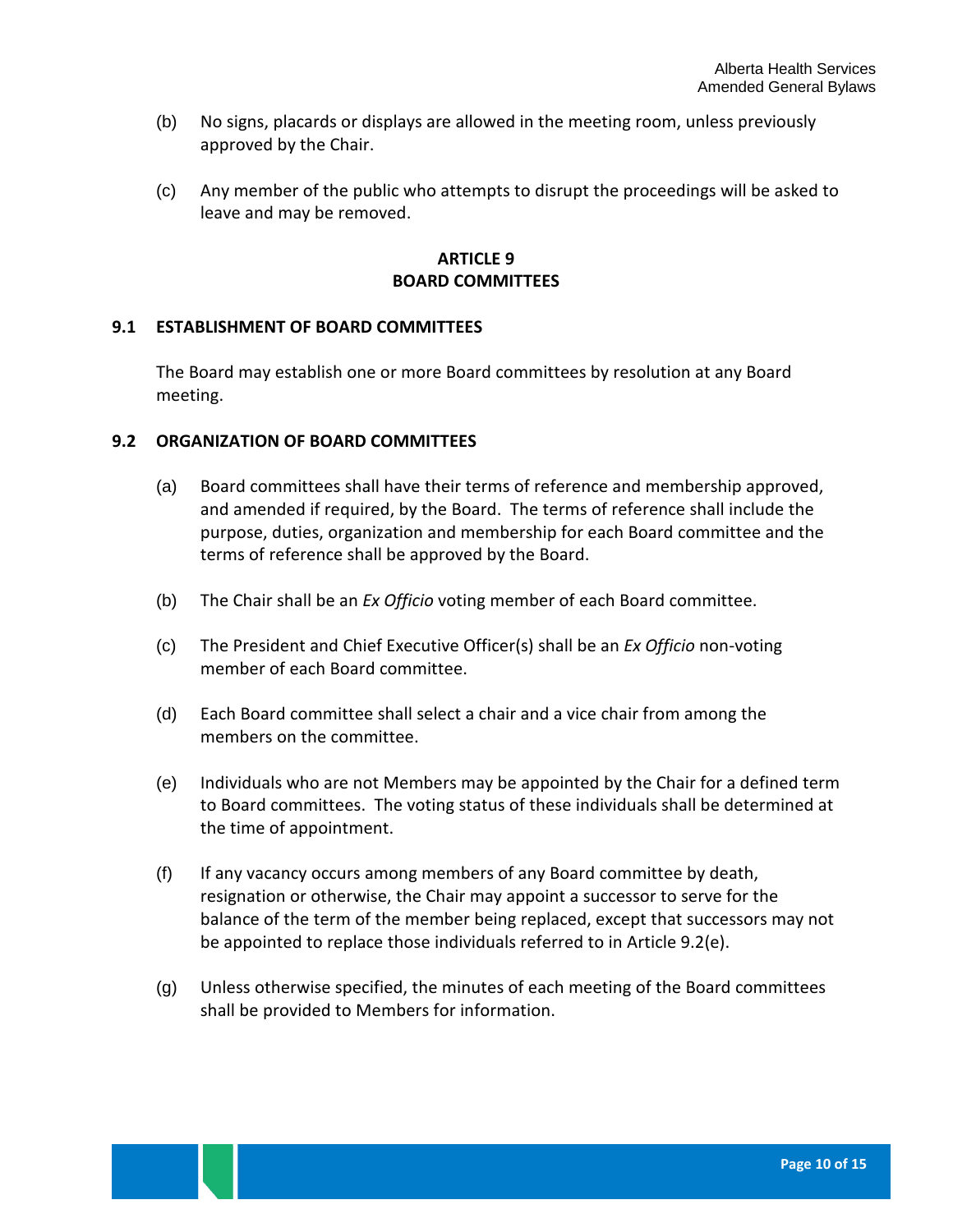# **ARTICLE 10 PRESIDENT AND CHIEF EXECUTIVE OFFICER(S)**

## <span id="page-13-1"></span><span id="page-13-0"></span>**10.1 APPOINTMENT OF PRESIDENT AND CHIEF EXECUTIVE OFFICER(S)**

The Board shall appoint an individual or individuals to serve as the President and Chief Executive Officer(s), who shall be accountable to the Board. The Board shall employ the President and Chief Executive Officer(s) of AHS.

## <span id="page-13-2"></span>**10.2 ROLE OF PRESIDENT AND CHIEF EXECUTIVE OFFICER(S)**

Subject to the Enactments, other applicable law, the Mandate and Roles Document, these Bylaws, and Board policies, procedures, direction or resolution, the Board hereby delegates the general supervision over the business and affairs of AHS and may delegate any power or duty conferred or imposed on it to the President and Chief Executive Officer(s).

## <span id="page-13-3"></span>**10.3 DELEGATION BY PRESIDENT AND CHIEF EXECUTIVE OFFICER(S)**

The President and Chief Executive Officer(s) is/are hereby authorized to further delegate the authority delegated to the President and Chief Executive Officer(s) pursuant to Article 10.2, to Senior Executives and unless the delegation states to the contrary, the power may be further delegated by such Senior Executives. If the President and Chief Executive Officer(s) delegates authority arising out of an Enactment, such delegated authority shall be purely administrative. This delegation in no way relieves the President and Chief Executive Officer(s) of the overall responsibility to the Board or the Official Administrator.

## **ARTICLE 11 FINANCIAL AND ADMINISTRATION**

#### <span id="page-13-5"></span><span id="page-13-4"></span>**11.1 AUDIT**

- (a) Unless the Minister or the Lieutenant Governor in Council appoints the Auditor General for the Province of Alberta as the auditor, the Board shall annually appoint an auditor.
- (b) Any vacancy in the position of auditor shall be filled by resolution of the Board, with the replacement auditor serving for the balance of the previous auditor's term.
- (c) The auditor shall:
	- (i) conduct an annual audit of the books, accounts, and financial records of AHS, and all subsidiary health corporations; and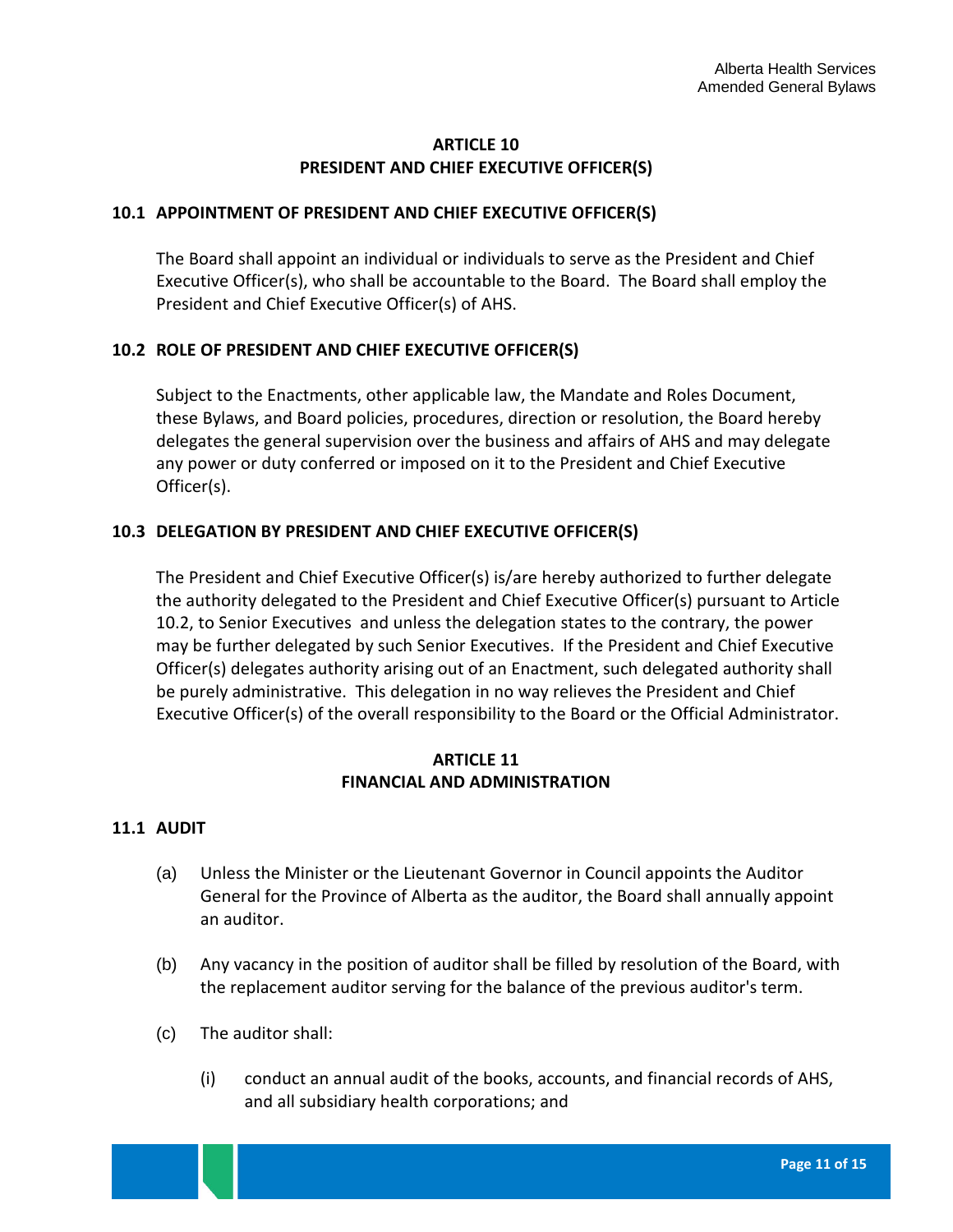- (ii) report to the Board on its audited financial statements.
- (d) The Board shall submit its audited financial statement to the Minister as part of its annual report.

#### <span id="page-14-0"></span>**11.2 FISCAL YEAR**

Unless otherwise directed by the Minister, the Enactments, or other applicable law, the fiscal year shall commence on April 1 in each year and end on March 31 in the following year.

#### <span id="page-14-1"></span>**11.3 EXECUTION OF DOCUMENTS**

Agreements, instruments, and documents approved or authorized by the Board, including, without limitations, cheques, negotiable instruments, and banking documents, shall be executed by such person or persons as the Board determines by resolution or policy.

#### <span id="page-14-2"></span>**11.4 CORPORATE SEAL**

- (a) The corporate seal shall be as adopted by the Members, and may be affixed to an approved or authorized agreement, instrument, or document.
- (b) The number of corporate seals shall be determined by the General Counsel. One corporate seal shall be kept in the custody of the Corporate Secretary, and all other corporate seals shall be kept in the custody of the General Counsel or his or her designate.

### **ARTICLE 12 PROTECTION OF MEMBERS, SENIOR EXECUTIVES AND OTHERS**

#### <span id="page-14-4"></span><span id="page-14-3"></span>**12.1 LIMITATION OF LIABILITY**

Each Member, Official Administrator, Senior Executive, or Employee, acting in good faith and with a view to the best interests of AHS, shall not be liable for, and is hereby released from:

- (a) the acts, neglects or defaults of any other Member, Official Administrator, Senior Executive or Employee;
- (b) any loss, damage or expense happening through the insufficiency or deficiency of title to any property acquired;
- (c) the insufficiency or deficiency of any security in or upon which any of the monies shall be invested;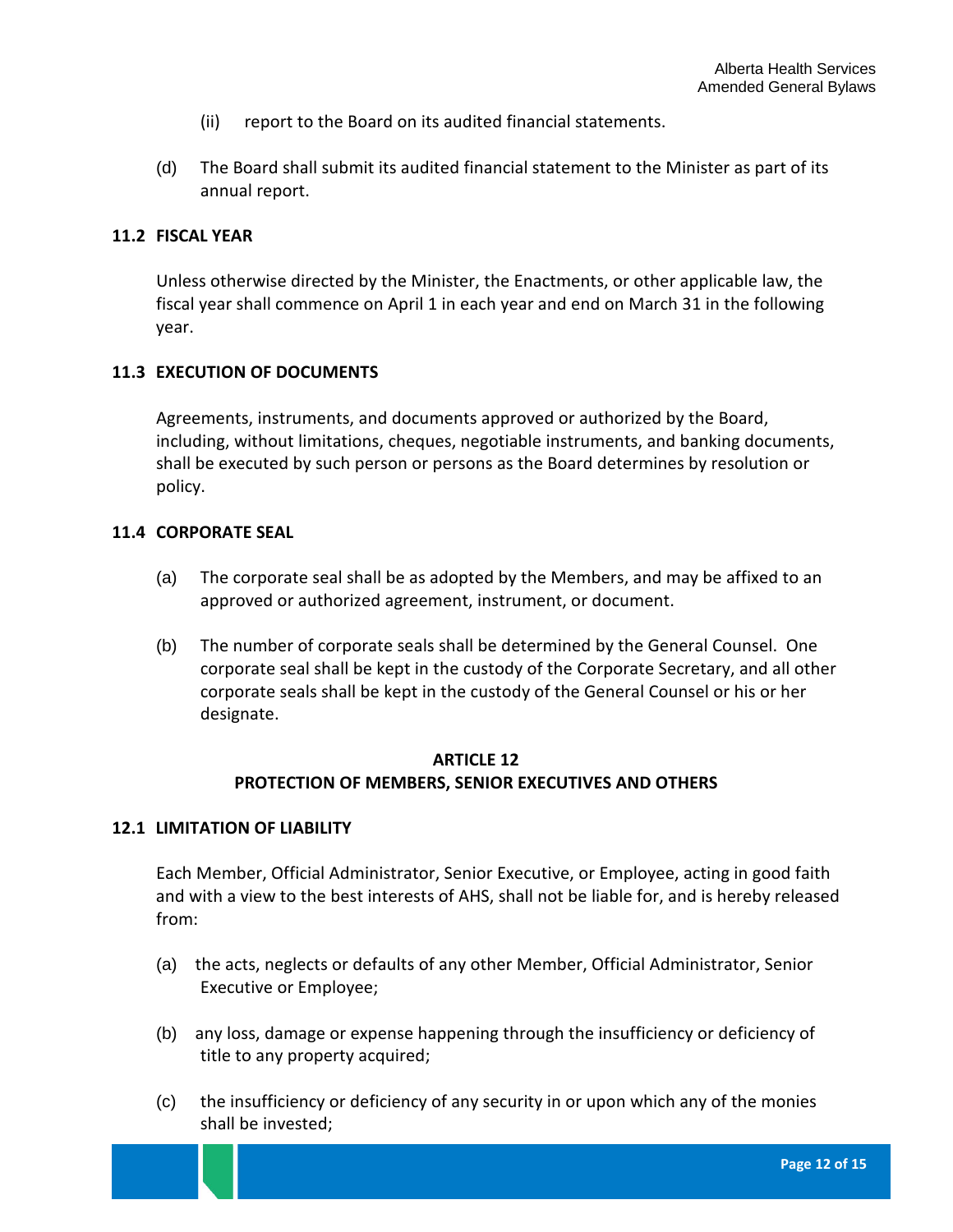- (d) any loss, damage or expense arising from the bankruptcy, insolvency or tortious act of any person with whom any of the monies, securities or effects shall be deposited;
- (e) any loss occasioned by any error of judgment or oversight on his or her part; and
- (f) any other loss, damage or misfortune whatever which shall happen in the execution of the duties of his or her office or in relation thereto.

## <span id="page-15-0"></span>**12.2 INDEMNITY**

- (a) To the greatest extent permitted by law including s. 2.5(1) of the Regional Health Authorities Regulation, a Member, Official Administrator, Senior Executive, Employee, a former Member, Senior Executive, or Employee, or a person who, at the Board's request, acts or act as a director, officer, or employee of a body corporate in which the Board is or was a shareholder or creditor, shall be indemnified against all costs, charges, and expenses including an amount paid to settle an action or satisfy a judgment if reasonably incurred by him or her in respect of any civil, criminal, or administrative action or proceeding to which he or she is made a party by reason of being or having been a Member, Official Administrator, Senior Executive, or Employee, or director, officer, or employee of such body corporate, if:
	- (i) he or she acted honestly and in good faith with a view to the best interests of AHS; and
	- (ii) in the case of a criminal or administrative action or proceeding that is enforced by a monetary penalty, he or she had reasonable grounds for believing that such conduct was lawful.
- (b) If a court order is required to provide the indemnity in Article 12.2(a), AHS shall proceed in good faith to obtain that order.
- (c) The indemnity provided for in Article 12.2(a) shall be deemed to have been in effect from the date AHS or its legal predecessors were established unless a later date is stated in the indemnity.

#### <span id="page-15-1"></span>**12.3 INSURANCE**

(a) Subject to any limitations as may be imposed by law, insurance may be purchased and maintained for the benefit of Members, an Official Administrator, Senior Executives, Employees, or others having the benefit of the indemnity provided for in Article 12.2, as the Board may determine in its discretion from time to time.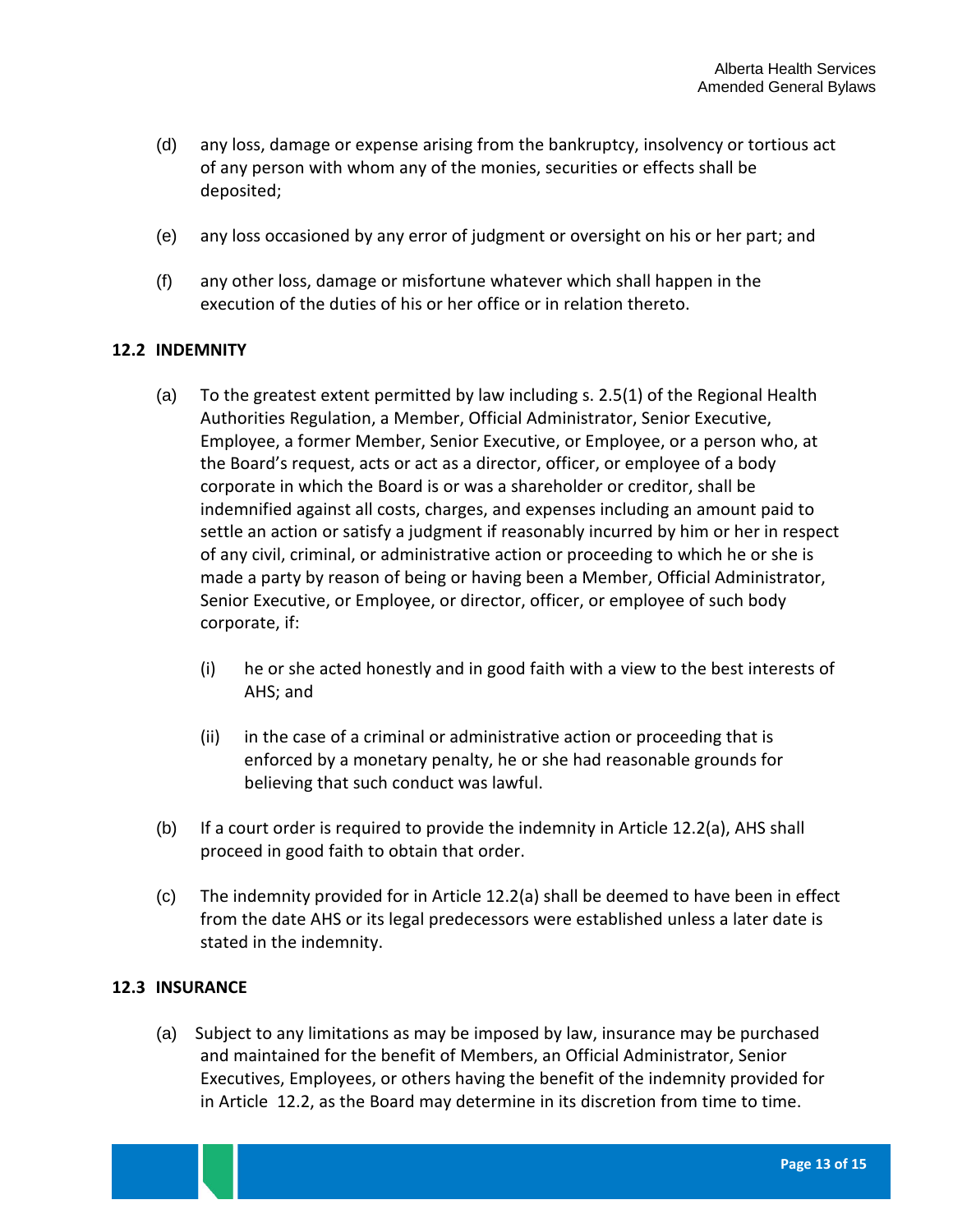(b) Such insurance shall support and supplement the indemnity provided for in Article12.2, but the insurance shall not operate to limit the liability of AHS.

### <span id="page-16-0"></span>**12.4 APPLICATION**

The indemnity provided in Article 12.2 shall:

- (a) not operate in limitation of any other indemnity which is otherwise available;
- (b) apply notwithstanding the fact that the person having the benefit of the indemnity may serve or has served in any other capacity; and
- (c) not be included, for the purposes of any supplemental bylaw dealing with debt obligations, guarantees, indemnity obligations, and capital leases, in the calculation of outstanding debt obligations, guarantee obligations, indemnity obligations, and capital lease obligations.

## <span id="page-16-1"></span>**12.5 ADVANCE OF FUNDS**

AHS may, upon such terms and conditions as the Members or the Official Administrator consider necessary or advisable in the circumstances, advance funds to cover costs, charges, and expenses which reasonably appear to be within the scope of the indemnity provided for in Article 12.2, notwithstanding that the action or proceeding in question has not been fully resolved or determined.

#### <span id="page-16-2"></span>**12.6 DEEMED RELIANCE**

Each Member, Official Administrator, Senior Executive, and Employee shall be deemed to have assumed or agreed to continue in office, as the case may be, in reliance upon the right to indemnity set forth in Article 12.2.

## **ARTICLE 13 AMENDMENTS AND ADDITIONS TO BYLAWS**

#### <span id="page-16-4"></span><span id="page-16-3"></span>**13.1 APPROVAL BY BOARD OR OFFICIAL ADMINISTRATOR**

Any resolution proposed to amend or add to these Bylaws shall require for its passage the affirmative vote of at least two-thirds of the Members present for the vote, or the Official Administrator, as the case may be.

#### <span id="page-16-5"></span>**13.2 APPROVAL BY MINISTER**

Any amendment or addition to these Bylaws shall be provided to the Minister for approval and, once approved by the Minister, shall form a part of these Bylaws.